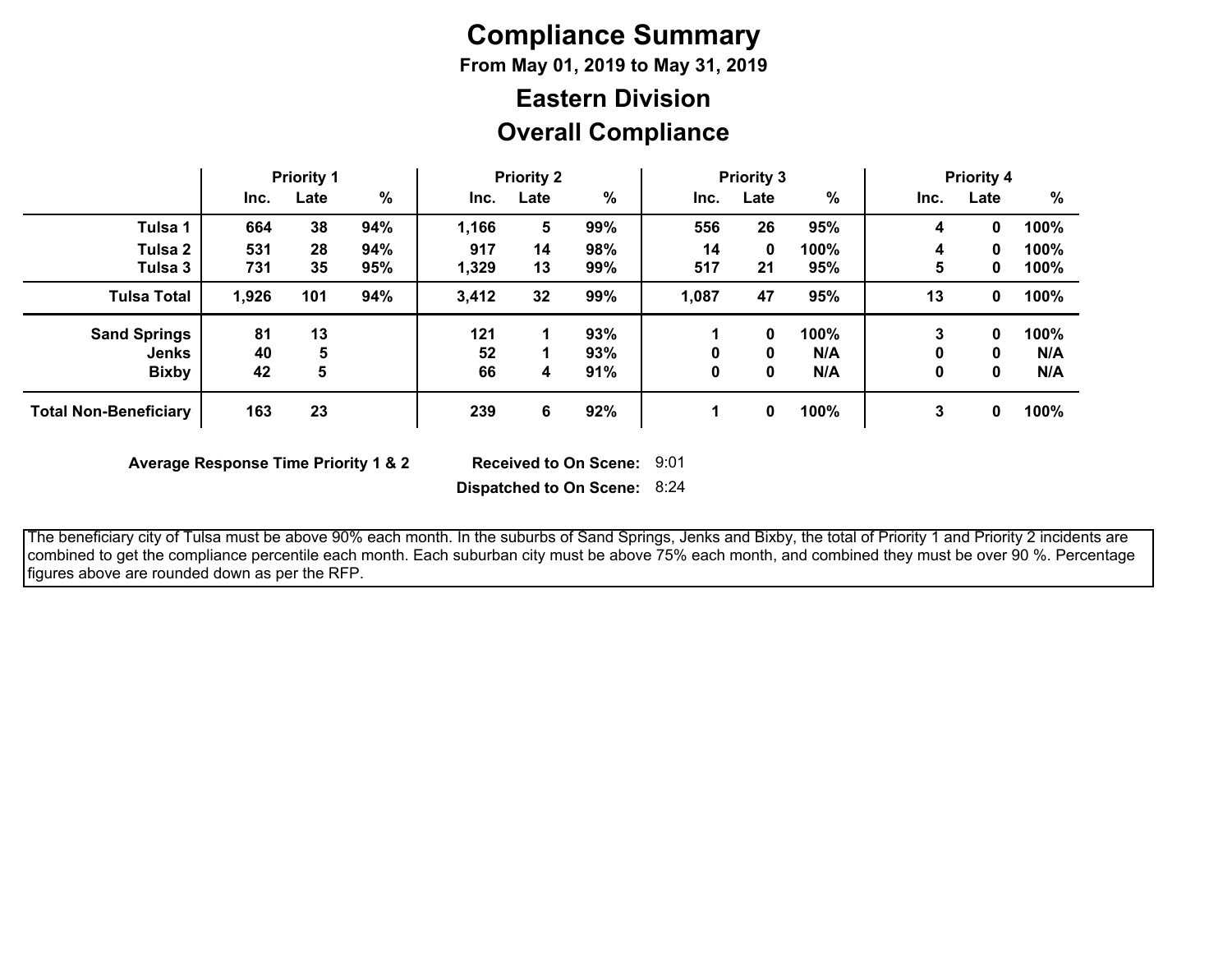# **Compliance Summary**

**From May 01, 2019 to May 31, 2019**

### **Overall Compliance Western Division**

|                               | <b>Priority 1</b> |             | <b>Priority 2</b> |       |              | <b>Priority 3</b> |           |             |      | <b>Priority 4</b><br>%<br>Inc.<br>Late |             |      |
|-------------------------------|-------------------|-------------|-------------------|-------|--------------|-------------------|-----------|-------------|------|----------------------------------------|-------------|------|
|                               |                   | Inc. Late   | %                 | Inc.  | Late         | %                 | Inc.      | Late        | %    |                                        |             |      |
| <b>Oklahoma City 1</b>        | 994               | 62          | 93%               | 1,719 | 13           | 99%               | 472       | 16          | 96%  | 16                                     | 1           | 93%  |
| <b>Oklahoma City 2</b>        | 1,067             | 97          | 90%               | 1,646 | 17           | 98%               | 291       | 12          | 95%  | 5                                      | 0           | 100% |
| <b>Edmond</b>                 | 190               | 19          | 90%               | 250   | 7            | 97%               | 63        | 5           | 92%  | $\mathbf{0}$                           | 0           | N/A  |
| <b>Total OKC &amp; Edmond</b> | 2,251             | 178         | 92%               | 3,615 | 37           | 98%               | 826       | 33          | 96%  | 21                                     | 1           | 95%  |
| <b>Mustang</b>                | 31                | 4           |                   | 64    | $\mathbf{2}$ | 93%               | 19        | 0           | 100% | 0                                      | $\mathbf 0$ | N/A  |
| <b>The Village</b>            | 31                | 6           |                   | 53    | 1            | 91%               | $\pmb{0}$ | 0           | N/A  | $\mathbf 0$                            | $\mathbf 0$ | N/A  |
| <b>Nichols Hills</b>          | 4                 | $\mathbf 0$ |                   | 8     | 0            | 100%              | 0         | $\mathbf 0$ | N/A  | 0                                      | 0           | N/A  |
| <b>Total Non-Beneficiary</b>  | 66                | 10          |                   | 125   | 3            | 93%               | 19        | 0           | 100% | 0                                      | 0           | N/A  |
| <b>Piedmont</b>               | 6                 | 5           |                   | 13    | 3            | 57%               | 0         | 0           | N/A  | 0                                      | 0           | N/A  |

**Average Response Time Priority 1 & 2** 

**Dispatched to On Scene:** 8:40 Received to On Scene: 9:02

The beneficiary city of Oklahoma City must be above 90% each month. In the suburbs of Mustang, The Village, and Nichols Hills, the total of Priority 1 and Priority : incidents are combined to get the compliance percentile each month. Each suburban city must be above 75% each month, and combined they must be over 90 %. Percentage figures above are rounded down as per the RFP.